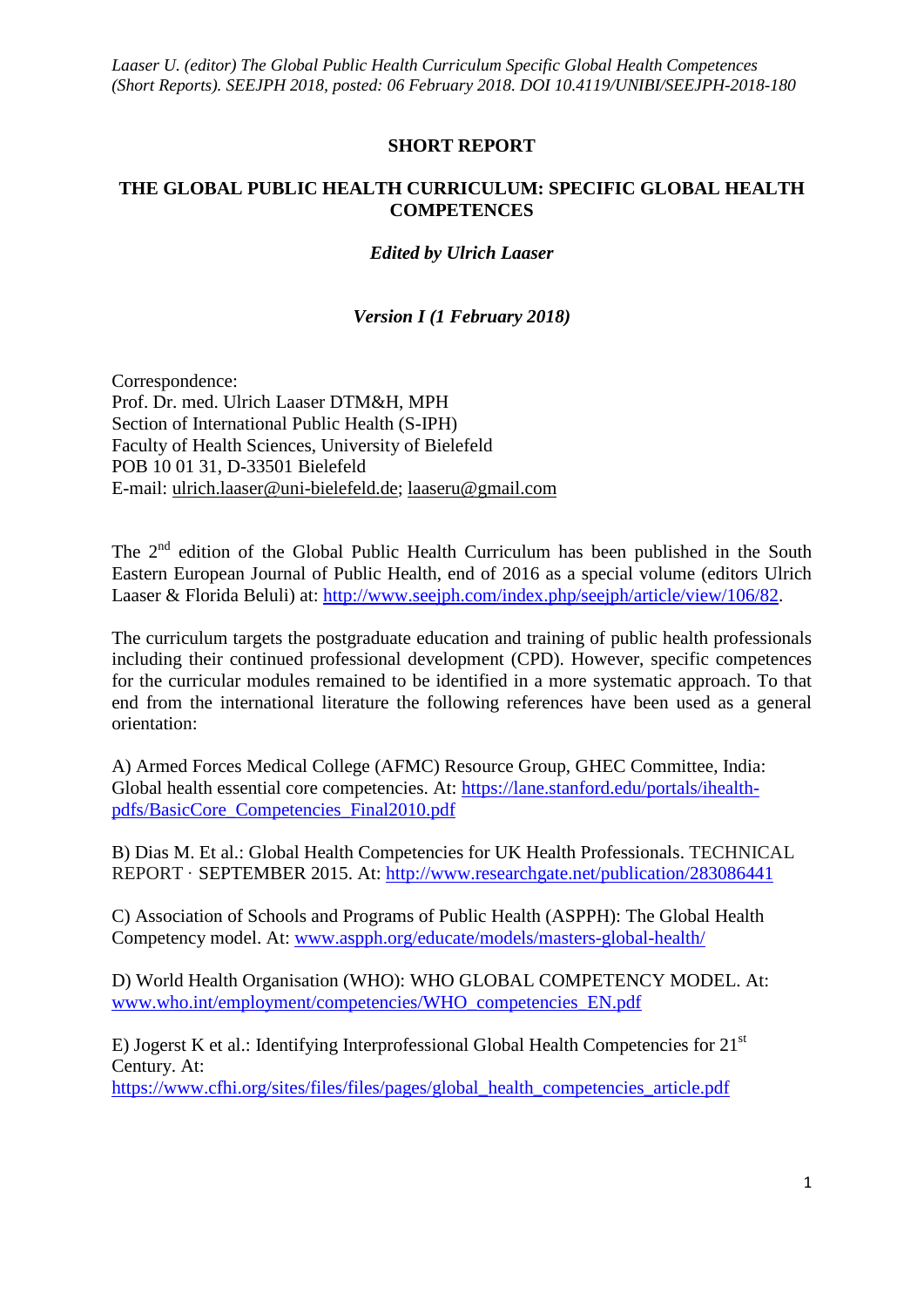An overview of the published modules is available in the background section of the curriculum as an introductory module (numbered R1.1):

- 1.0 Background
- 1.1 Introduction (Ulrich Laaser)
- 1.2 Global public health functions and services: the history (Ehud Miron)
- 1.3 Global public health definitions and challenges (Joanna Nurse)
- 2.0 Global health challenges
- 2.1 Demographic challenges (Charles Surjadi et al.)
- 2.2 Burden of disease (Milena Santric-Milicevic et al.)
- 2.3 Environmental health and climate change (Dragan Gjorgjev et al.)
- 2.4 Global migration and migrant health (M. Wasif Alam et al.)
- 2.5 Social determinants of health inequalities (Janko Jankovic)
- 2.6 Gender and health (Bosiljka Djikanovic)
- 2.7 Structural and social violence (Fimka Tosija)
- 2.8 Disaster preparedness (Elisaveta Stikova)
- 2.9 Millennium Development Goals (Marta Lomazzi)
- 2.10 Health and wellbeing (Francesco Lietz)
- 2.11Global financial crisis and health (Helmut Wenzel)

3.0 Governance of global public health

- 3.1 Global governance of population health and well-being (George Lueddeke)
- 3.2 Health programme management (Christopher Potter)
- 3.3 Role of the civil society in health (Motasem Hamdan)
- 3.4 Universal health coverage (Jose Moreno et al.)
- 3.5 Public health leadership in a globalised world (Katarzyna Czabanowska et al.)
- 3.6 Public health ethics (Alexandra Jovic-Vranes)
- 3.7 The global public health workforce (Milena Santric-Milicevic et al.)
- 3.8 Education and training of professionals for global public health (Suzanne Babic et al.)
- 3.9 Blended learning (Željka Stamenkovic-Nikolic et al.)
- 3.10 Global health law (Joaquin Cayon)
- 3.11 Human rights and health (Fiona Haigh)
- 3.12 Global financial management for health (Ulrich Laaser)

4.0 Going global (Ulrich Laaser)

The two main categories for the grouping of essential competences have been adopted from A. Foldspang (Public Health Core Competences for Essential Public Health Operations, Volume 3, ASPHER 2016 at: [http://aspher.org/download/76/booklet-competencesephos](http://aspher.org/download/76/booklet-competencesephos-volume-3.pdf)[volume-3.pdf\)](http://aspher.org/download/76/booklet-competencesephos-volume-3.pdf):

1.0 The public health professional shall know and understand:

2.0 The public health professional shall be able to:

For these two categories competences have been drafted - more or less detailed - in this first version for all modules by the authors in sections R 2.0 on Global Health Challenges and R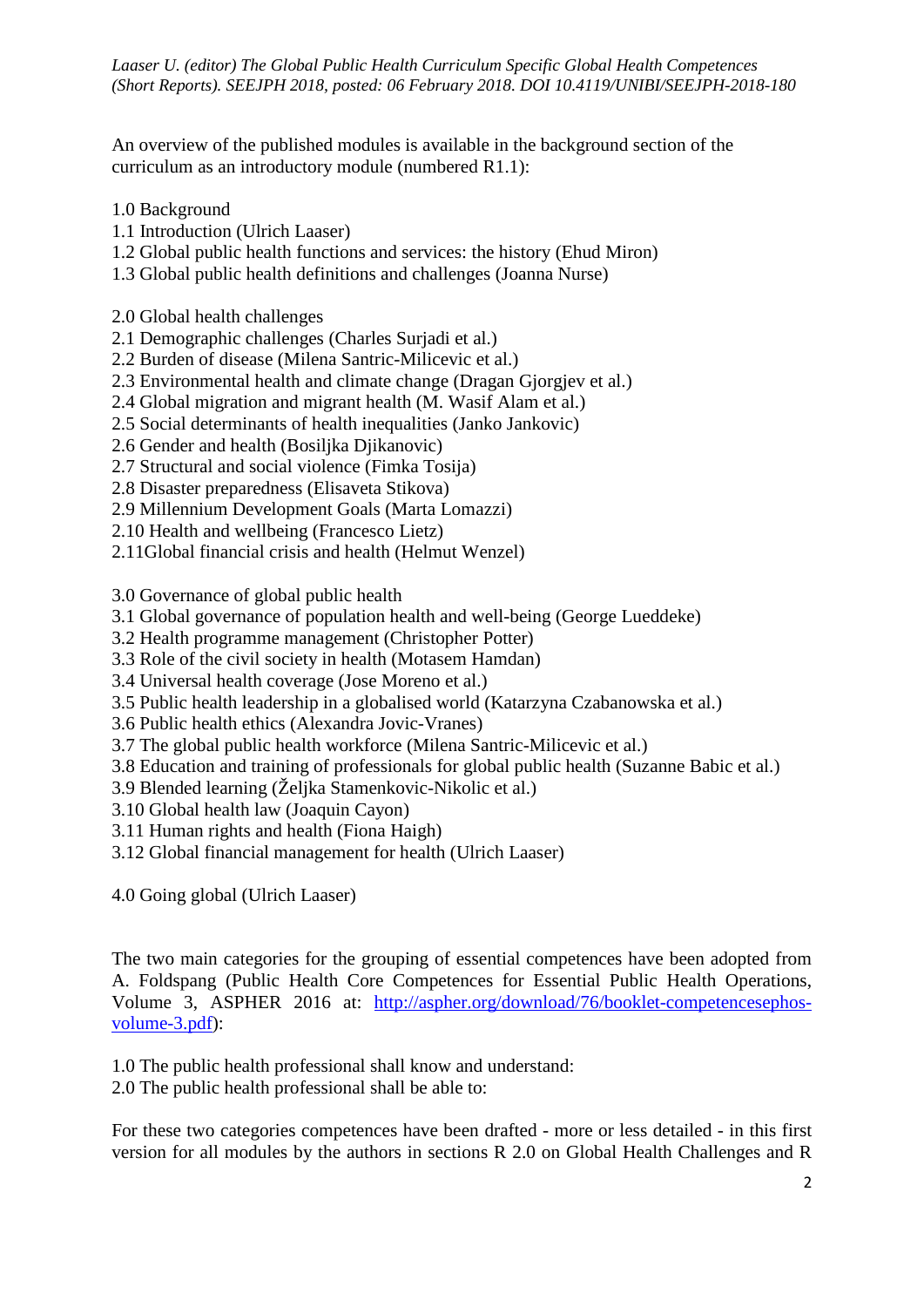*Laaser U. (editor) The Global Public Health Curriculum Specific Global Health Competences (Short Reports). SEEJPH 2018, posted: 06 February 2018. DOI 10.4119/UNIBI/SEEJPH-2018-180*

3.0 on Governance of Global Public Health. Sections 1.0 (Background) and 4.0 (Going global) are of a different character and in principle allow only for the first category, therefore not included here. In some sections below additional references have been indicated by the authors.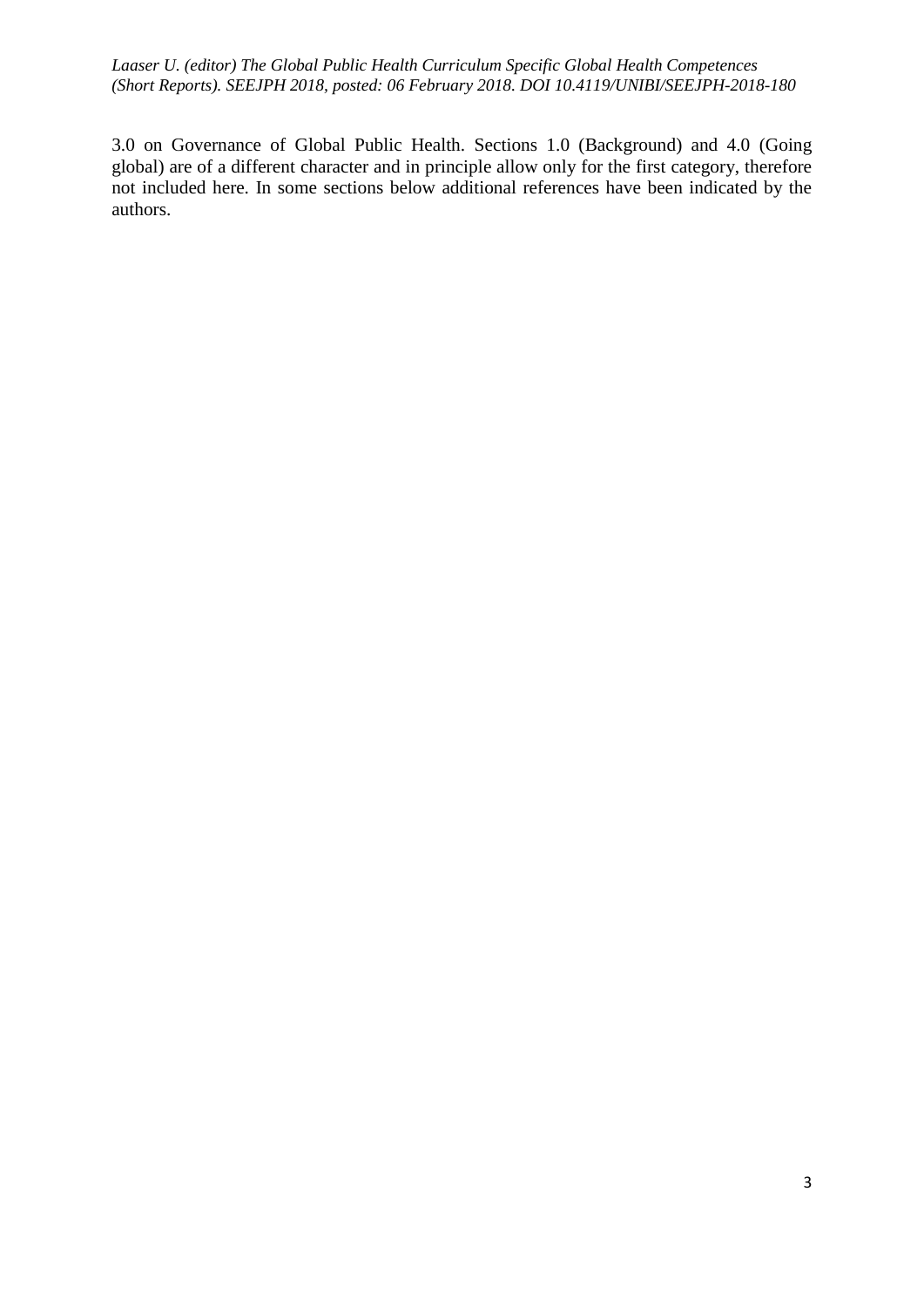2.7 Plan, implement, and evaluate an evidence-based programme.

# **R 3.3 CIVIL SOCIETY ORGANISATIONS IN HEALTH (Motasem Hamdan)**

The role of the civil society for health is increasingly recognized, mainly due to the historical development of Non-Governmental Organizations. Their role in health and social development as well as in global scale is nowadays indispensable. There should be, however, a regulating framework or code of conduct.

# *1.0. The public health professional shall know and understand:*

- 1.1 The concepts of civil society organizations.
- 1.2 The historical development and the roots of NGOs work.
- 1.3 The types, features of NGOs and area of activity in different countries.
- 1.4 The methods of funding NGOs.
- 1.5 The role of NGOs in health system development, health policy, and health research.
- 1.6 The challenges of regulating and coordinating the work of NGOs.

### *2.0 The public health professional shall be able to:*

2.1 To analyze the impact of NGOs on health, and health care systems.

2.2 To identify measures to enhance accountability and regulate the work of NGOs.

2.3 To apply analytical tools to understand the coordination and harmonization of the work of the civil society organizations to national health priorities.

# **R 3.4 UNIVERSAL HEALTH COVERAGE (Jose M. Martin-Moreno, Meggan Harris)**

Nearly half of all countries worldwide are pursuing policies to achieve Universal Health Coverage. This undertaking has the potential to improve health indicators dramatically, contributing to human development and more generally to global equity. However, the path towards UHC is often rocky, and every country must work to channel resources, adapt existing institutions and build health system capacity in order to accomplish its goals. Global health advocates must understand what elements contribute to the success of UHC strategies, as well as how to measure real progress, so that they will be prepared to substantially contribute to policies in their own country or worldwide.

# *1.0. The public health professional shall know and understand:*

1.1 The concepts and the rationale of Universal Health Coverage (UHC) and its linkage with health financing and Public-Private Partnership for health.